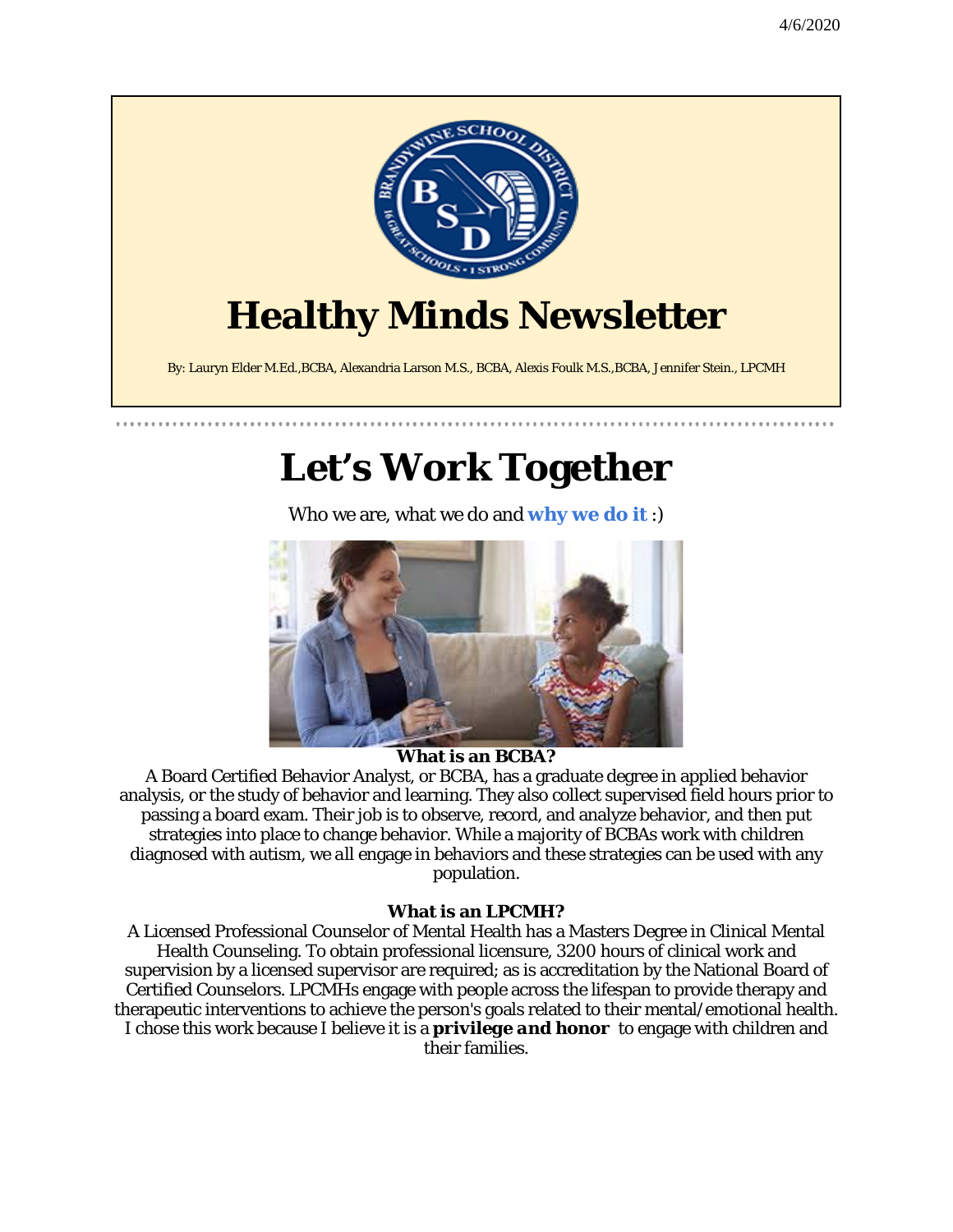

## Prompting Strategies

Prompting is a tool that can be used to help assist a learner from incorrectly responding to a question, task demand or activity to correctly responding. Prompting is implemented in a strategic manner depending on the task at hand and the learner's ability. Strategic implementation is done so that the learner does not become dependent on the aid! When prompting is done correctly, it can help reduce frustration and help the learner to learn more efficiently! Clic[k here f](https://accessibleaba.com/blog/prompt-hierarchy)or a visual of this information.

- 1. **Visual-** using visual cues, such as positioning the correct item so it stands out, or using visuals to guide the response
	- a. Example: Using tracing lines/dots on paper to guide the correct path for writing
- 2. **Gestural-** pointing to the appropriate response or the area where a task must be completed
	- a. Example: If the direction is the brush teeth, pointing to the toothbrush
- 3. **Verbal** a vocal cue, or vocal demand
	- a. Example: If a child wants a cookie, use a vocal cue saying "cookie."
- **4. Modeling-** demonstrating the action your learner must complete
	- a. Example: If the demand is to open the door, then open to door to provide a model, close it, and then give the demand again
- 5. **Partial Physical-** gently guiding a learner's elbow or lightly moving their hand to complete a task
	- a. Example: If your learner is writing their name, guide their elbow to the paper
- 6. **Full Physical-** gently taking a learner's hand and guiding them through the task hand-over-hand
	- a. Example: If your learner is washing hands, guide their hands through the entire task using your hands over theirs

| <b>Prompting Strategies</b> | <b>Description</b>                                                                                                        | When to use                                                                                              |
|-----------------------------|---------------------------------------------------------------------------------------------------------------------------|----------------------------------------------------------------------------------------------------------|
| <b>Most to Least</b>        | Using the most intrusive prompt<br>first, working down to the least<br>intrusive prompt necessary to<br>complete the task | When teaching a new skill, or<br>when a learner has never<br>completed the demand/skill<br><b>before</b> |
| <b>Least to Most</b>        | Using the least intrusive prompt<br>necessary first, working up to<br>the most intrusive prompt to<br>complete the task   | When completing a known skills<br>or a demand that has been done<br><b>before</b>                        |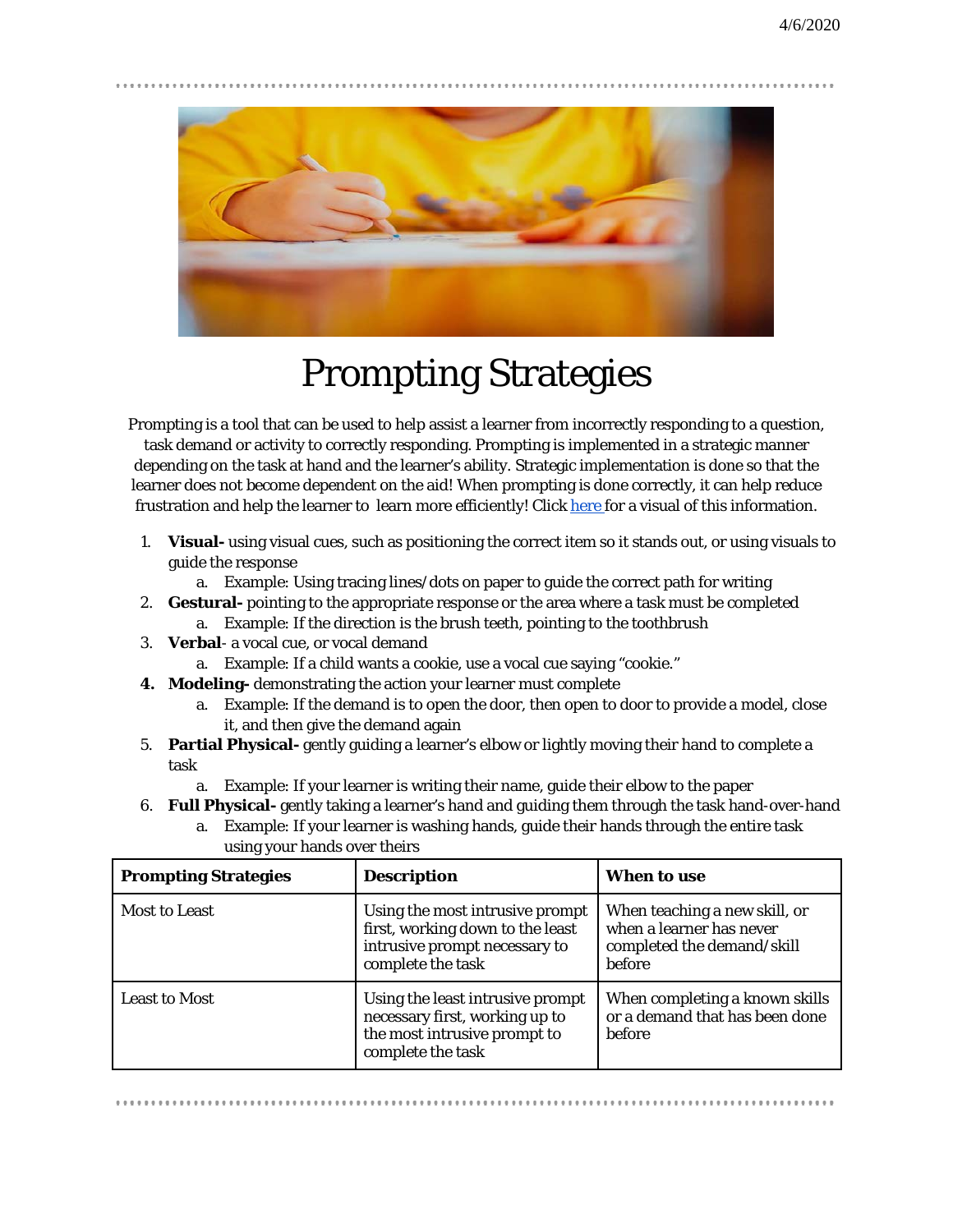

### If I learn the Premack Principle, then my kids should follow directions!

 Generally speaking, the Premack Principle is as simple as the visual above! The idea behind this principle is that a behavior that is more likely to occur (something your child enjoys) will strengthen the likelihood that a less probable behavior (something your child doesn't enjoy as much) will occur. For example, let's say your child does not like to eat broccoli, but *loves* playing video games. Using the premack principle, you could say; "If you eat 5 pieces of broccoli, then you can play video games." The idea being that your child will be motivated by the video games and will eat their broccoli.

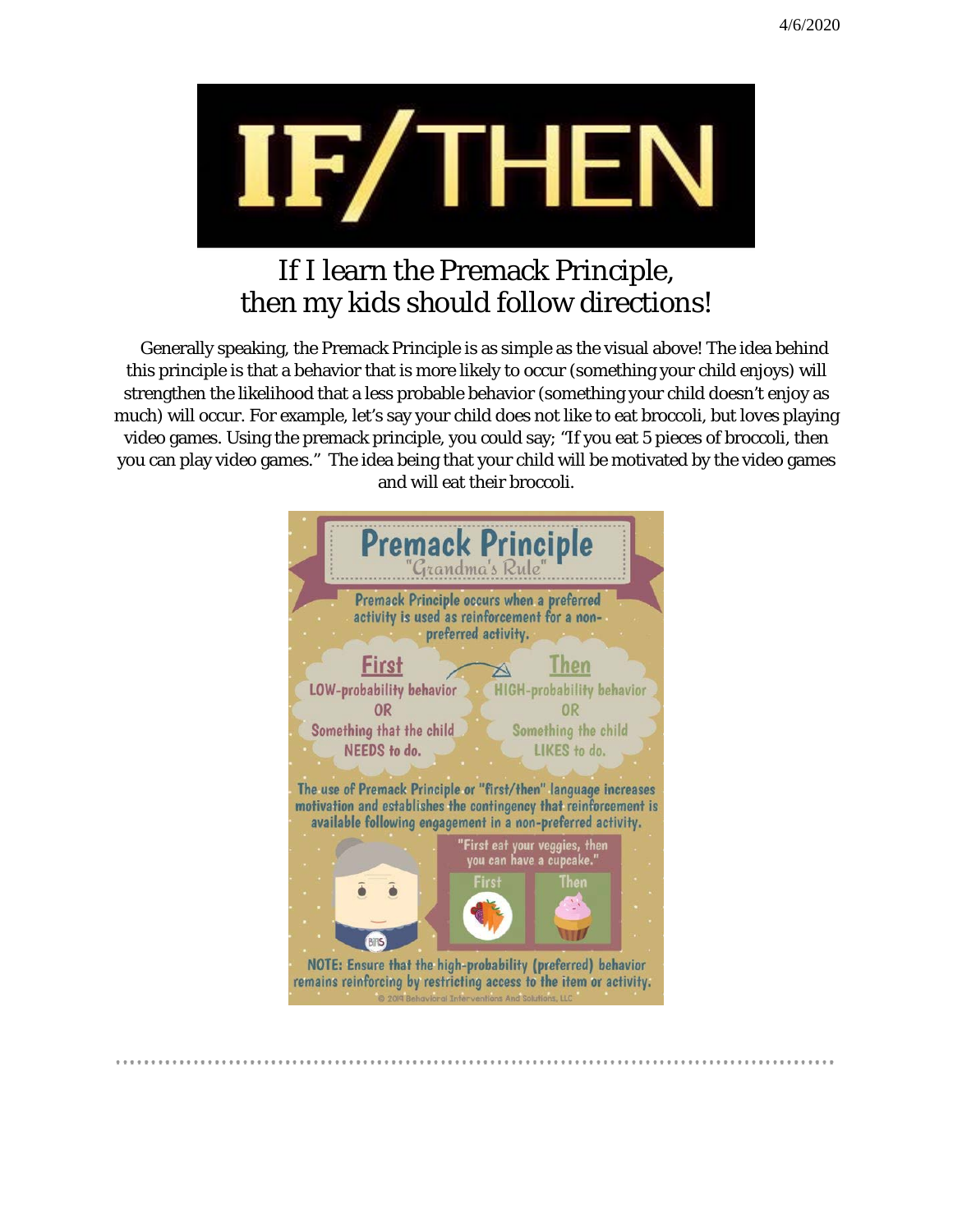

### Reinforcement is *EVERYTHING*

We all work for reinforcement, plain and simple. There is a " pay out" for ALL behaviors that we engage in more than once. Of course, many of us love our jobs so much that we would consider doing them for free, but our overall purpose for working is for an income. Reinforcement defined in basic terminology as a reward that is earned after work/behavior is complete, that will create lasting behavior change over time. Oftentimes, reinforcement and bribery can be confused. Reinforcement is a practice that is planned, and controlled, whereas bribery is a quick fix.. Below is a visual that really puts the difference of reinforcement and bribery into perspective.



...............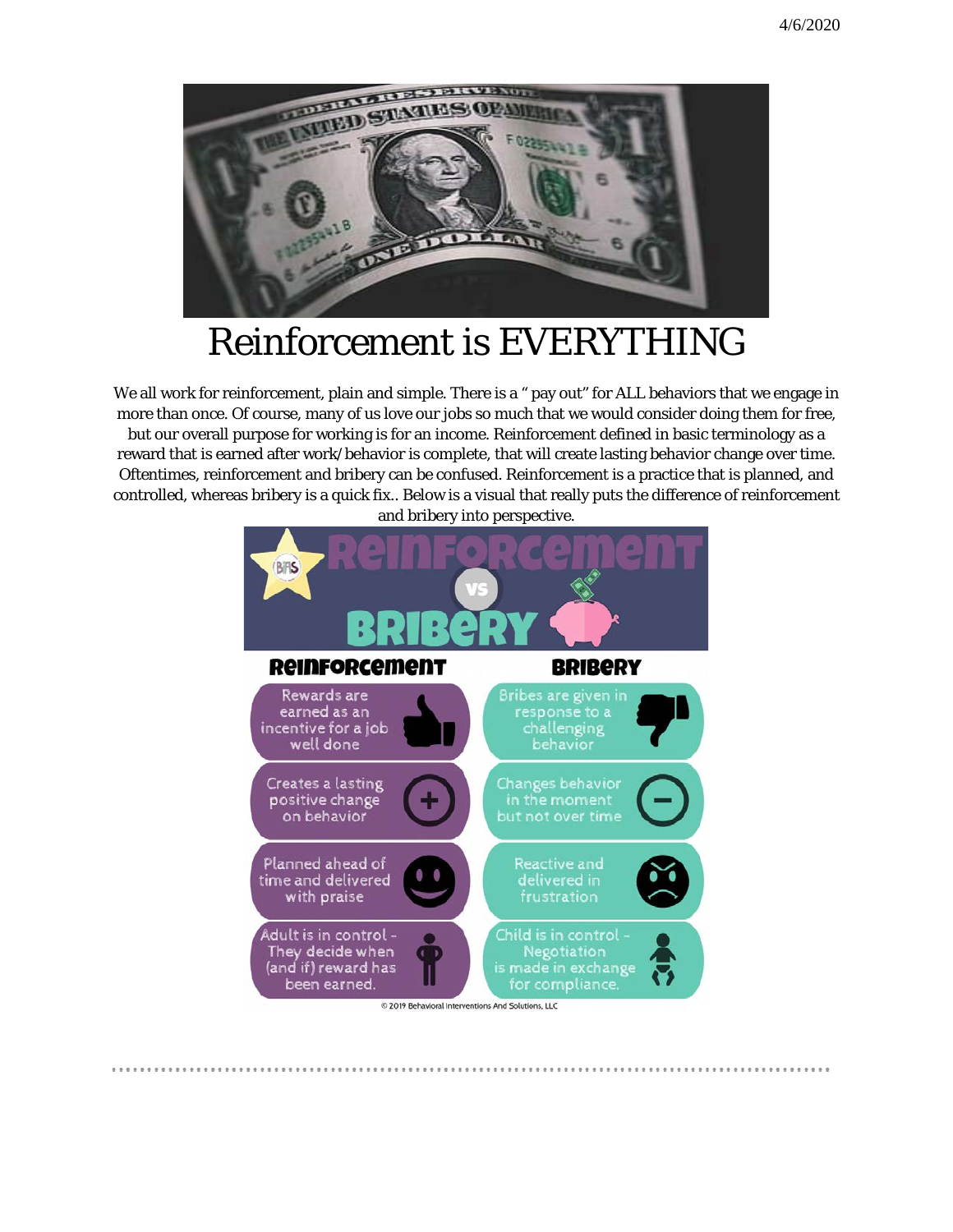

### Behavior Specific Praise

### *"Catch them being good."*

Anytime you notice your child engaging in a behavior that you would love to see more of, "mark," that behavior! "Alexis I love how helpful you're being in the kitchen tonight, I appreciate it so much." "Alexis it makes me proud to see you play with your brother, thank you." "Alexis you are working so hard on your school work, you are so smart!" Behavior specific praise is *so* important. Everytime you feel yourself going to say "good job," think about *why* you're saying it, and extend that sentence a little further! See



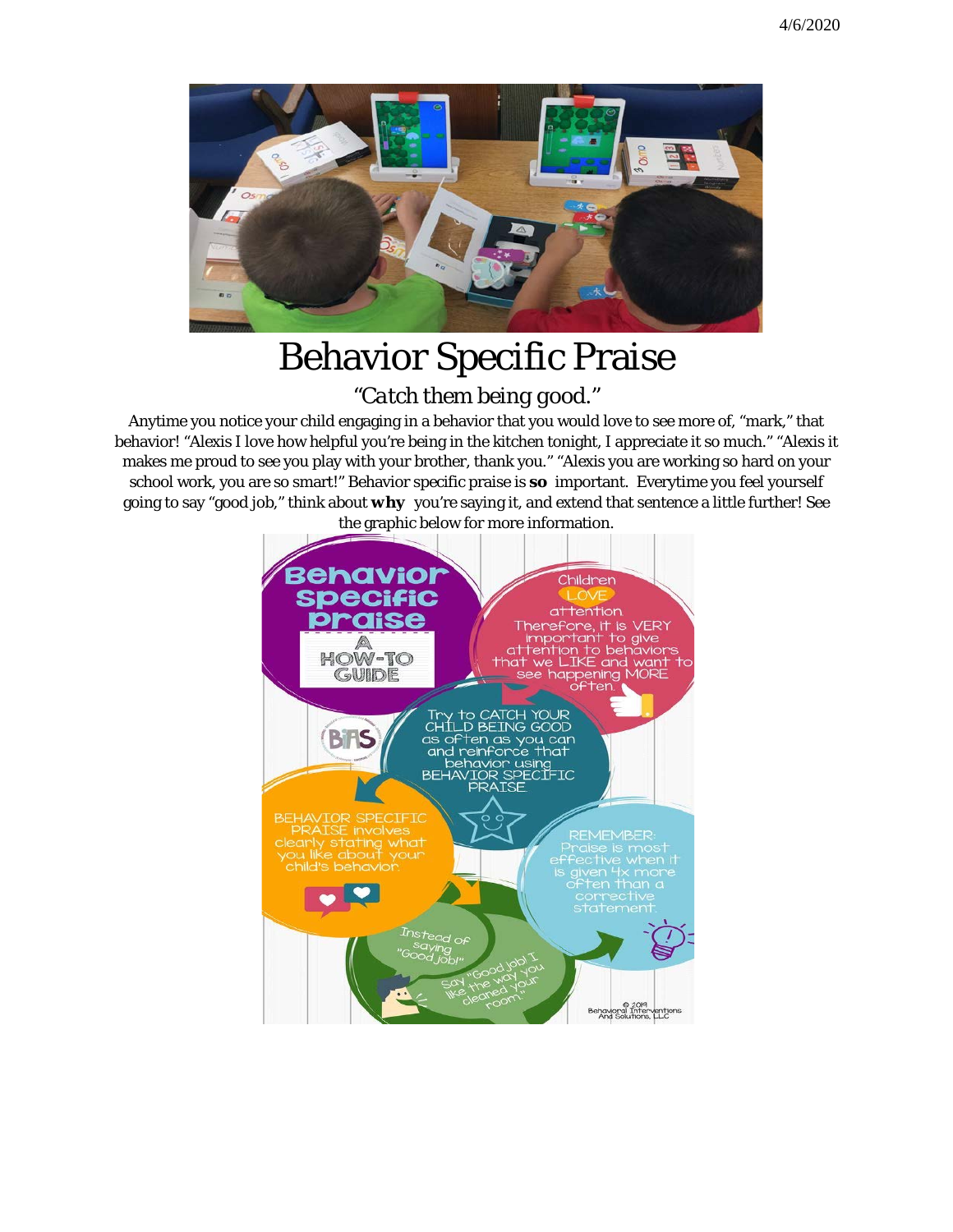

## Life Skills

While your kids are home, it's the perfect opportunity to teach them life skills, such as basic household chores or daily living skills. We often teach life skills through task analyses, which involves breaking down the skill into several steps, and teaching each step individually. We have provided two task analyses below for setting the table and brushing your teeth.

| <b>Setting the Table</b>                                       | <b>Brushing Your Teeth</b>                              |
|----------------------------------------------------------------|---------------------------------------------------------|
| <b>Gather all materials</b>                                    | Turn on water<br>$\bullet$                              |
| Put placement on table                                         | Wet toothbrush                                          |
| Place a large place in the middle of the<br>placemat           | Squeeze toothpaste onto brush                           |
| Fold a napkin in half and place it to the<br>left of the plate | Brush bottom teeth in circular motion for<br>30 seconds |
| Place a fork on top of the napkin                              | Brush top teeth in circular motion for 30<br>seconds    |
| Place a knife to the right of the plate                        | Spit out toothpaste and rinse mouth                     |
| Place a spoon to the right of the knife                        | Rinse toothbrush and put away                           |
| Place a cup in the upper right corner of<br>the placemat       | Turn off water                                          |

**Bring it all together**: In order to teach setting the table, provide the initial direction using the **Premack Principle**. "If you set the table, then you can watch TV before dinner." Provide the least intrusive **prompt**, a visual aid, to guide your child through the task. Use higher levels of prompting when necessary for your child to complete the task, but limit verbal directions when possible. Remember to provide **reinforcement** immediately once the task is complete, and allow your child to watch TV.

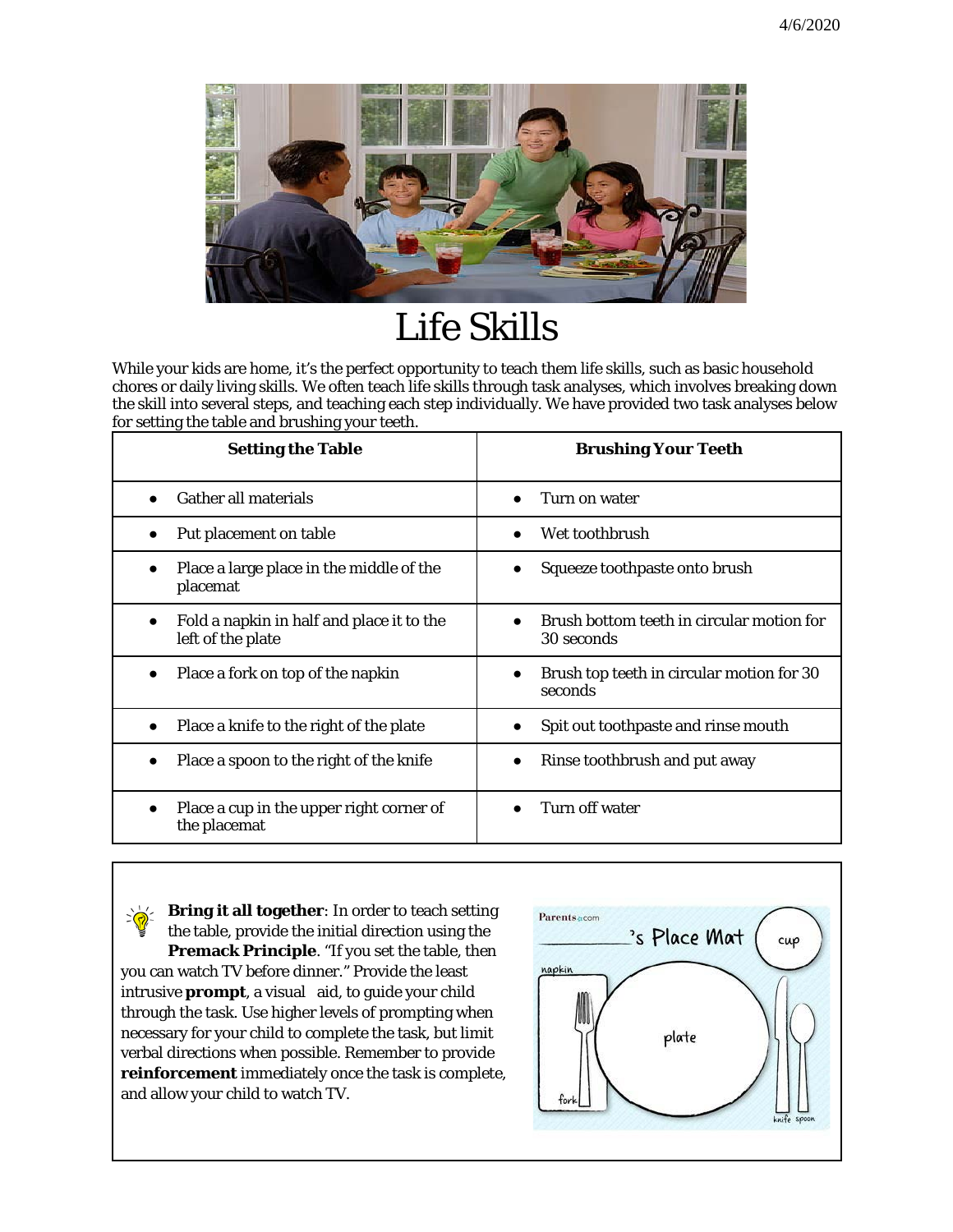

# **Social Skills: How to Request a Break.**

When it comes down to it, we all need to take breaks. Some days, due to what we have eaten, how much sleep we've had, and our exposure to additional triggers we may need more breaks. As adults, we can often identify this, and let our loved ones know to take it easy on us. However, many kids need to be explicitly taught this skill. All of the tools below are ways that we can begin to help our kids identify when they may need a break. Click [here f](https://www.teacherspayteachers.com/Product/FREE-I-Need-A-Break-Cards-2695412?utm_source=pinterest%20collab&utm_campaign=break%20cards%20freebie)or an example of a break card to use.

#### - **Giving your child a break visual may prompt them to request independently!**

- When you start to notice your child hitting their capacity, whatever that may look like... some kids become visibly fidgety, some become tired, some may yell or cry or release bigger emotions.... Hand them the visual, and grant them the break! [Here](https://mrswintersbliss.com/teaching-self-discipline-responding-to-misbehavior/) are some visuals you may find helpful.
- **Creating a break space/chill down area within your home that is available whenever is often helpful with teaching this skill.**
	- When you see your kiddo at the designated area, you already know how their body may be feeling. "Oh I see you are in the chill area, you must need a break, thank you for taking care of yourself."
	- If an area isn't accessible, create a "chill basket," that is full of materials that are helpful when taking a break. [Here](https://www.time4kindergarten.com/2019/06/creating-break-bin.html) is an example.
- **Scheduling breaks throughout the day is another helpful tool.** 
	- This can be an addition to a visual schedule, or even utilized with the premack principle mentioned above. Clic[k here](https://do2learn.com/picturecards/VisualSchedules/index.htm) to learn a little about visual schedules.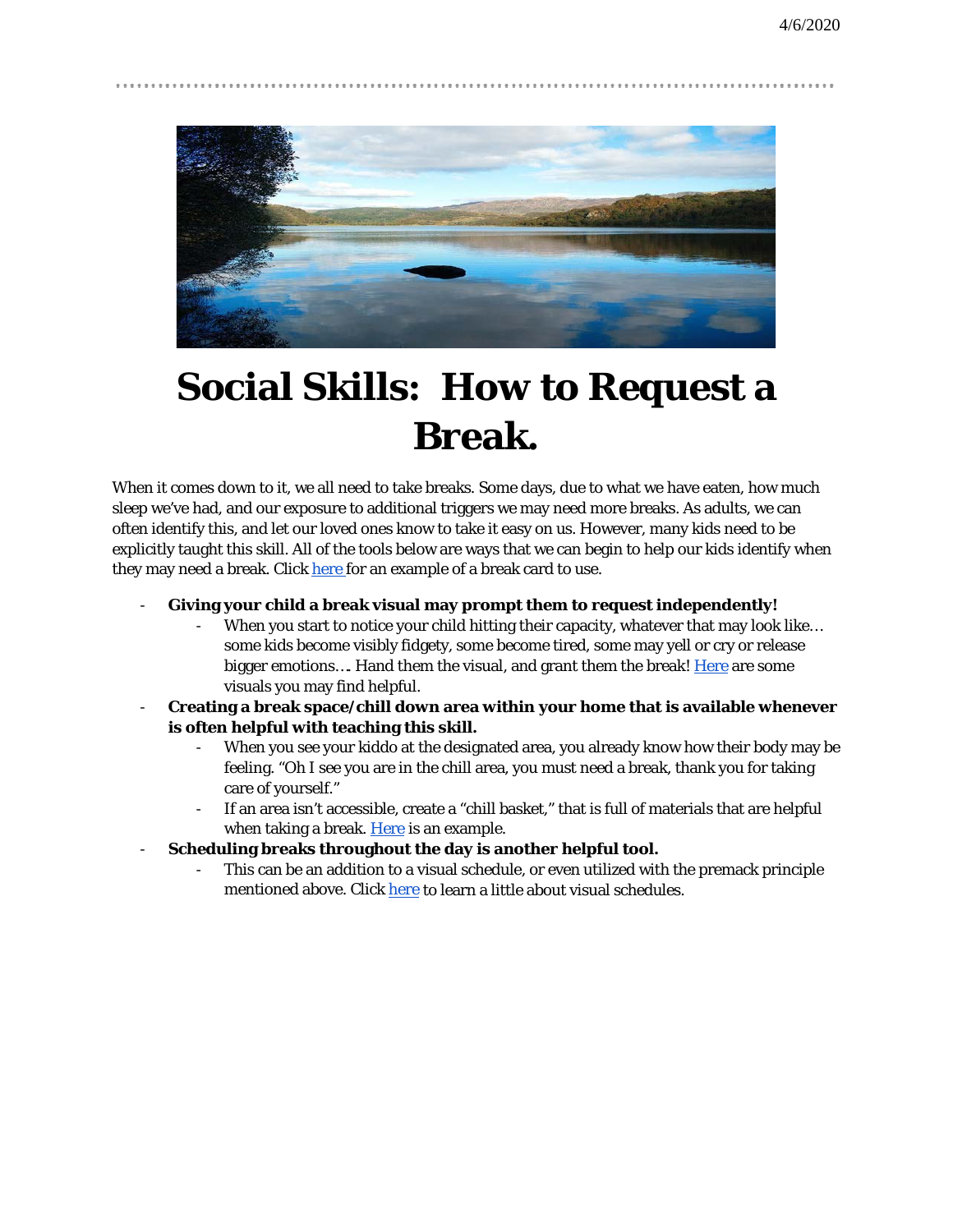

## Mindful Moment

Mindfulness is moment by moment awareness of our feelings, thoughts, bodies and the environment that surrounds us. Research shows us a mindful practice will impact the way our brains/bodies learn to self regulate, reduce anxiety and stress as well improve our focus/attention and ability to empathize.



- 1) Sit criss-cross-applesauce facing your child, and if possible, looking into your child's eyes (if your child has difficulty maintaining eye contact, don't worry about it!).
- 2) Raise your left hand with an open palm. Have your child mirror you.
- 3) Trace your fingers, starting with your thumb, trace the outside of your thumb with your pointer finger, breathing in for a count of three. While tracing the inside of your thumb, breathe out for a count of 3. Continue across your whole hand (see above illustration).
- 4) Take turns leading- adult leads and then child leads.
- 5) Practice together- if you are feeling irritated, invite your child to lead you. If you notice your child feeling frustrated, invite them to join you.

Practicing simple, mindful, face to face activities with your child increases the emotional connectedness you share in your relationship! Enjoy the small moments !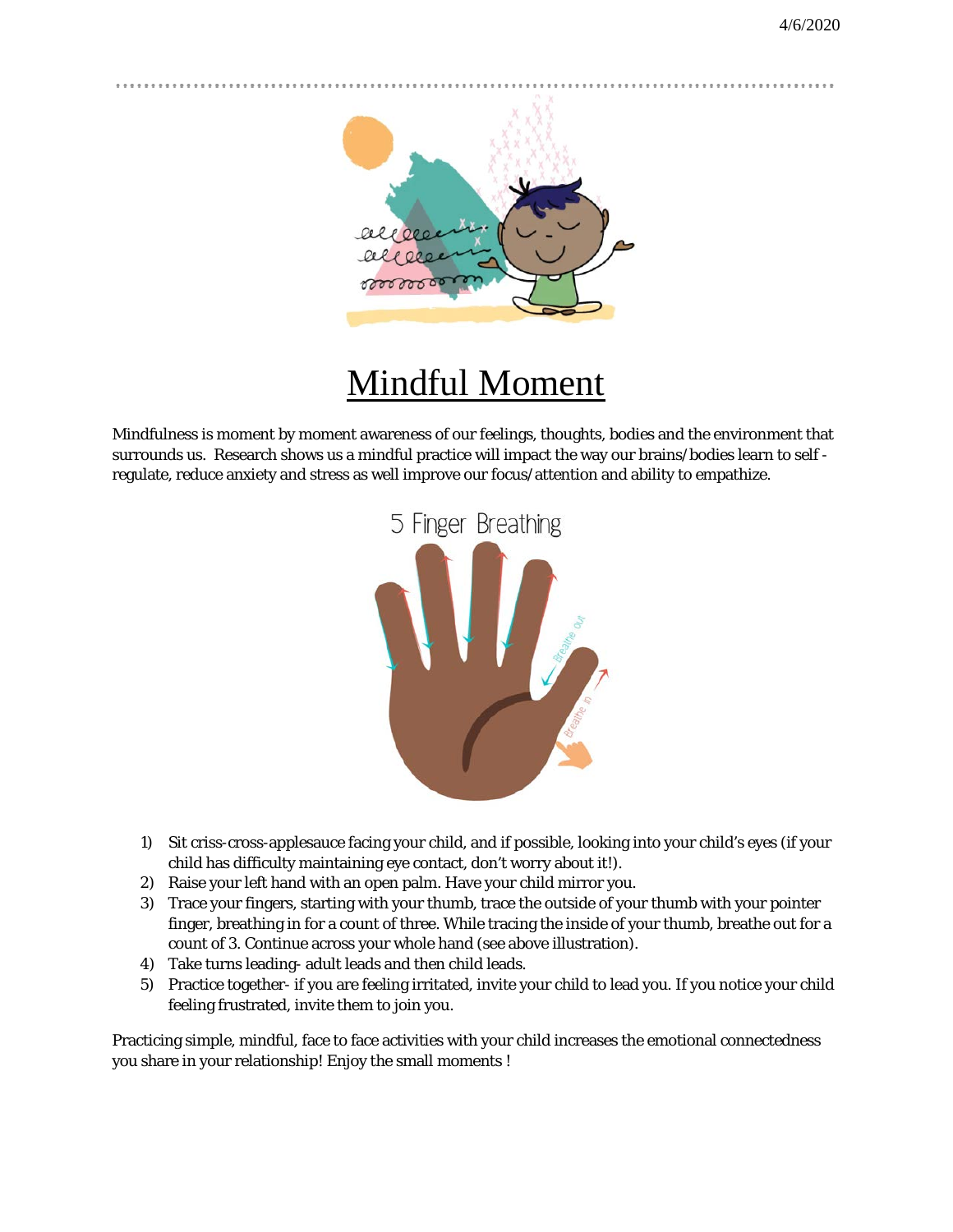

# Weekly Tips

- **1. Pair with your child!** Think about how you can spend time with them that does not include placing demands. Maybe this is a conversation about one of their interests, going for a walk, watching a movie together, playing a card game, etc. When we engage with people who only place demands, with no other engagement… the likelihood of the demands being completed efficiently is not as high! It's also great to just spend time with the people you love, demand free. - Lauryn Elder M.Ed.,BCBA
- **2. Every moment can be a learning opportunity!** Everyday life has plenty of teachable moments that we don't even notice most of the time. Have your child help cook dinner with you, dig in the garden, or play a board game. Learning can happen in more than just math, reading, science and social studies! - Alexis Foulk, M.S., BCBA
- **3. Don't forget to breathe!** It is definitely a stressful time right now, and we all are experiencing different hardships due to COVID19. When you notice yourself getting stressed, take a few deep breaths, and remind your kids to do the same! - Alexandria Larson M.S., BCBA
- 4. **Smile at your child! And then go smile at yourself in the mirror!** Kids can be really difficult- sometimes you love them but you may not like them a whole lot. When the thought crosses your mind "I'm gonna lose it with this kid!", take a breath, smile at them, then smile at yourself in the mirror. Give yourself permission to acknowledge your feelings! Then give yourself permission to think and feel "I'm doing the best I can and that makes a difference!" - Jennifer Stein, LPCMH